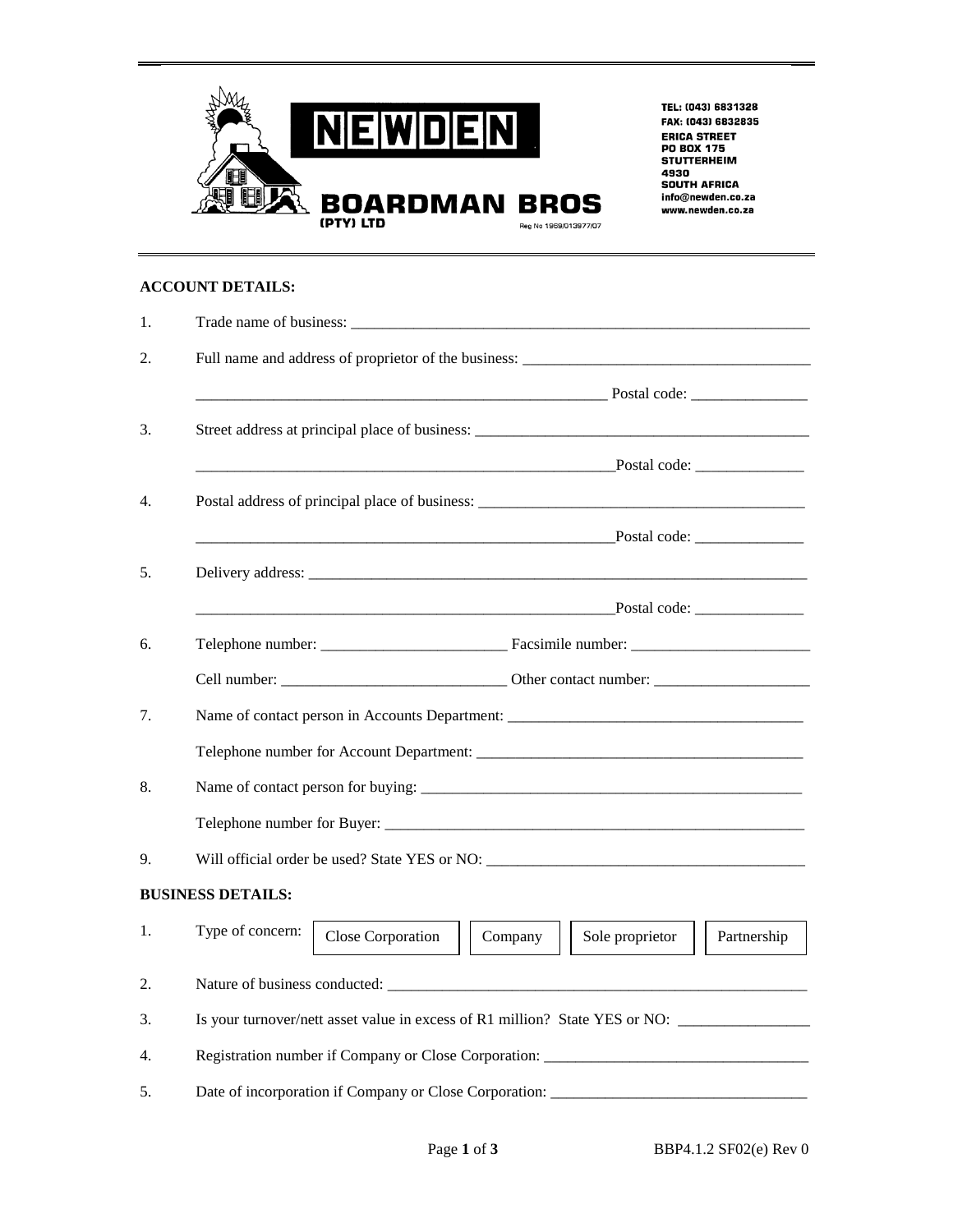| 7.       | Particulars of Directors / Members / Partners / Proprietors: (if more than two, please attach list) |                                                                                              |  |  |  |  |  |  |  |  |
|----------|-----------------------------------------------------------------------------------------------------|----------------------------------------------------------------------------------------------|--|--|--|--|--|--|--|--|
| a)       |                                                                                                     |                                                                                              |  |  |  |  |  |  |  |  |
|          |                                                                                                     |                                                                                              |  |  |  |  |  |  |  |  |
|          |                                                                                                     |                                                                                              |  |  |  |  |  |  |  |  |
|          |                                                                                                     |                                                                                              |  |  |  |  |  |  |  |  |
|          | <b>BANKERS:</b>                                                                                     |                                                                                              |  |  |  |  |  |  |  |  |
|          |                                                                                                     |                                                                                              |  |  |  |  |  |  |  |  |
|          |                                                                                                     |                                                                                              |  |  |  |  |  |  |  |  |
|          | <b>Account Number:</b>                                                                              |                                                                                              |  |  |  |  |  |  |  |  |
|          |                                                                                                     |                                                                                              |  |  |  |  |  |  |  |  |
|          |                                                                                                     | How long has the business (as per trading name) been trading?                                |  |  |  |  |  |  |  |  |
|          |                                                                                                     | Has the applicant or any of its owners/partners/directors/members been declared insolvent or |  |  |  |  |  |  |  |  |
|          |                                                                                                     | <b>Trade References:</b>                                                                     |  |  |  |  |  |  |  |  |
|          | a)                                                                                                  | Name:                                                                                        |  |  |  |  |  |  |  |  |
|          |                                                                                                     |                                                                                              |  |  |  |  |  |  |  |  |
|          |                                                                                                     |                                                                                              |  |  |  |  |  |  |  |  |
|          |                                                                                                     |                                                                                              |  |  |  |  |  |  |  |  |
|          |                                                                                                     |                                                                                              |  |  |  |  |  |  |  |  |
| 4.       | b)                                                                                                  |                                                                                              |  |  |  |  |  |  |  |  |
|          |                                                                                                     |                                                                                              |  |  |  |  |  |  |  |  |
| 2.<br>3. |                                                                                                     |                                                                                              |  |  |  |  |  |  |  |  |
|          |                                                                                                     |                                                                                              |  |  |  |  |  |  |  |  |